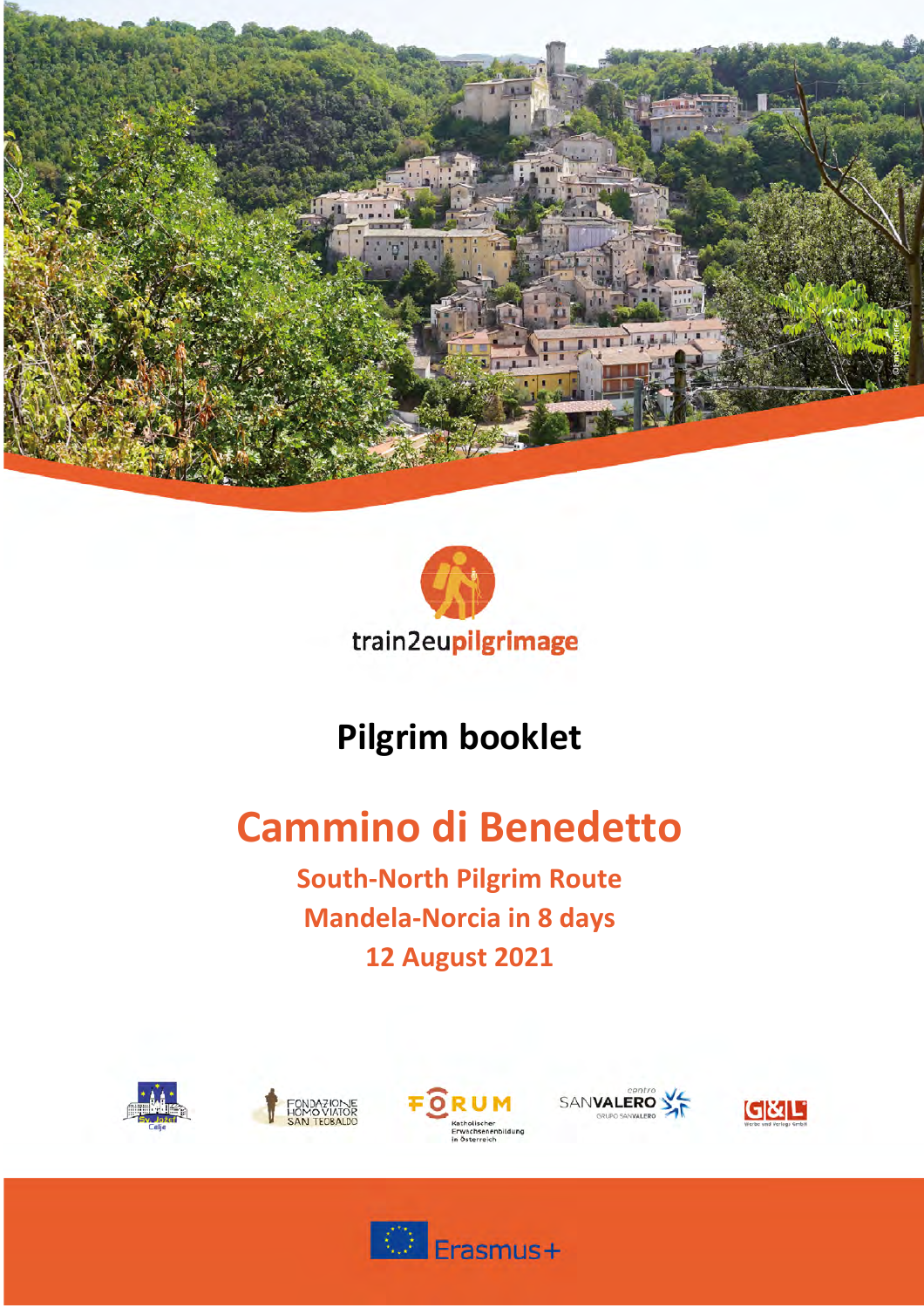# **Cammino di Benedetto – South-North Route Mandela-Norcia**

**Pilgrims guided by:**

Ernst Leitner

**Date(s) of text writing:**

Juli\_2021

# **Description of itinery**

An indescribably beautiful adventure awaits us. We hike through plains, climb mountains, comb through unknown terrain and meet wonderful people. Nature accompanies us continuously with wonderful impressions, sunny weather and unknown scents.

A 300 km path through the **heart of Italy**, which, moving from Umbria, runs through the whole of Lazio and reaches near the border with Campania. An itinerary of 16 stages in the footsteps of **St. Benedict of Norcia,** who lived from 480 (Norcia) until 547 (Montecassino). The pilgrimage unites the three most important Benedictine places: Norcia, his birthplace; Subiaco, where he lived more than thirty years and founded numerous monasteries; and Montecassino, where he spent the last part of his life and wrote the Rule. We will move through mainly mountainous areas, characteristic of central Italy. Norcia, from which the original route starts, is an enchanting town at the foot of the Sibillini mountains, loved by trekking enthusiasts and naturalists. It is not only a journey into the Benedictine world, but also a pilgrimage to the places of very popular saints, such as Rita da Cascia, Francis of Assisi, Thomas Aquinas; or other less known, such as Giuseppe da Leonessa or Agostina Pietrantoni.

We will carry out our pilgrimage the way round. We start from Mandela-Sambuci, where we arrive by train from Rome. From here we walk north nine stages to the origin of the Cammino di Benedetto, to Norcia, within eight days.

# **The holy Benedict**

The memory of Benedict of Nursia is entrusted to the portrait that St. Gregory the Great left us of him in the second book of his "Dialogues". In ancient times, writing the life of a saint meant narrating his miracles to celebrate his virtues. When Pope Gregory wrote this work, between 593 and 594, Italy was invaded by the Lombards, barbarians of Aryan origin; and with this work he could inspire in them a healthy respect for the Catholic religion. But Benedict of Nursia is not a myth created to propagate the monastic ideal. Rather, we must believe that Gregory wanted to write a book of popular edification and a theology of monastic life at the same time. To Benedict he dedicates an entire book of "Dialogues", while to the other saints he only dedicates a short chapter. From this we must conclude that St. Benedict really existed. (Original text by Simone Frignagni, Cammino di Benedetto).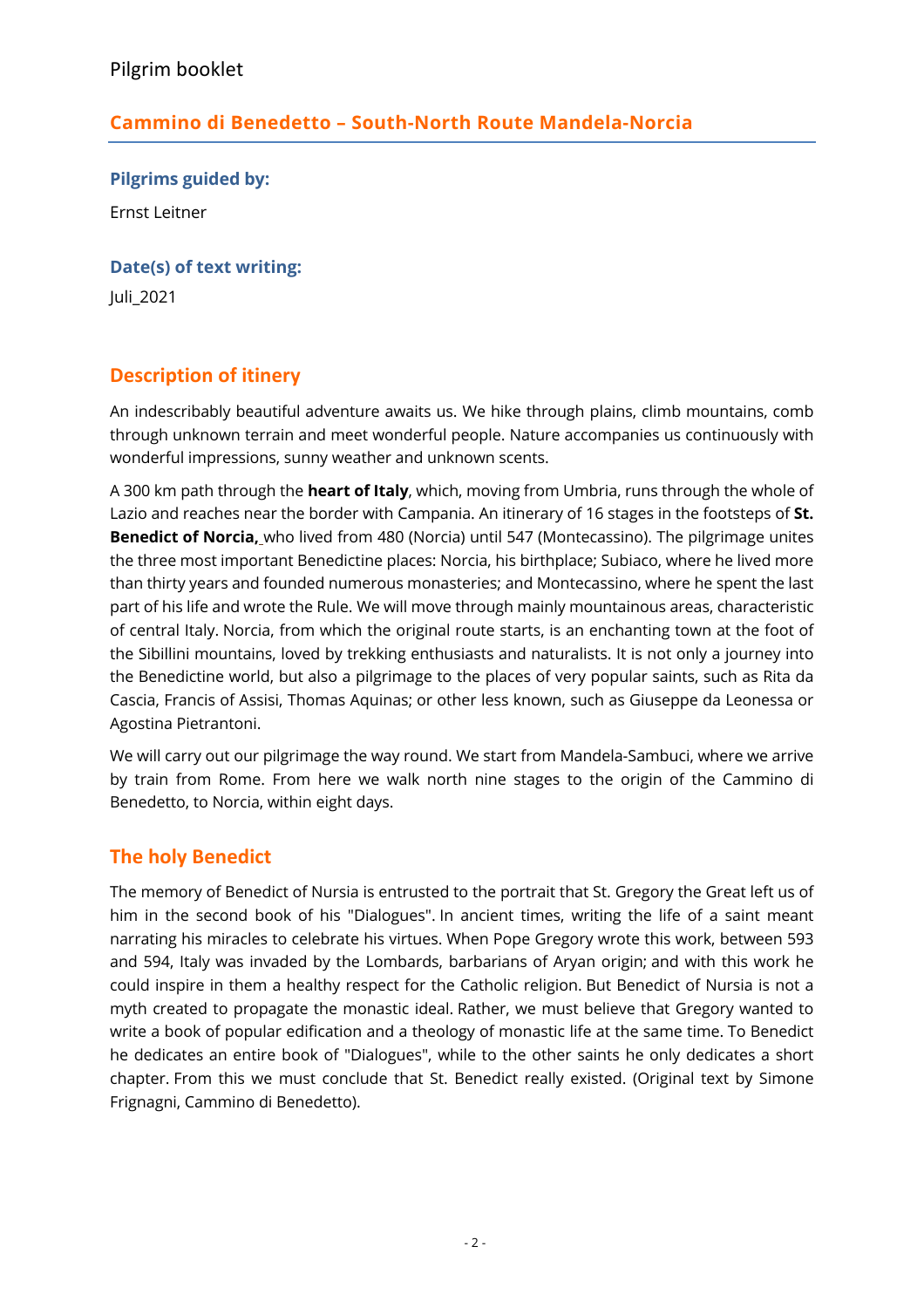# **Arrival: 12.8. – 13.8. Night Jet NJ 40233 Vienna-Roma (via Bologna)**

#### **Departure Vienna Main Station, 12.8.:** 19:23 Vienna Main Station

**Arrival Bologna Centrale, 13.8.:** 05:20 Bologna Centrale; transfer 6:15 Euronotte 895 (High velocity train arrival 09:00 Roma Termini) Roma Tiburtina-Mandela/Sambuci, 11:10-12:25 R 4546

Critical points:

Check Train connection Bologna Centrale and arrival time in Roma Termini

Check transfer from Roma Termini to Roma Tiburtina

Take care: reach Mandela-Sambuci at least between 12:00 and 12:30 h

#### **Day 1: 13.8. - Mandela - Orvinio**

**Length:** 19,9 kilometer, +910 meters, -540 meters, start at 300 meters sea level (railway station). highest point 1.100 Meter

**Duration:** 6,5-7 hours to go

**Route:** We go by train from Rome to Mandela, which we will arrive at about 12:30. From the railway station we walk up to the center of the quiet village, which is dominating the Aniene Valley. The whole day we are walking in silent mountain forests far from civilization.

**Waypoints:** Railway station (330m), ancient Mandela (450m), pian di papa (600m), height ridge, Licenza (500m), height ridge, Casale Brudato (1.100m), Orvinio (800m) or alternative route via Percile (Cycle route).



Licenza in the Monti Lucretili

In Day 1 we will discover following highlights

- Ancient Mandela with in beautiful landscape, Castello Mandela
- Regional parc Monti Lucretili with phantastic panoramic views in a traditional landscape
- Ancient Licenza: Villa from Horaz, Sacra Bosco the holy forest, Bandusia spring
- Orvinio: Church Santa Maria del Raccomondati, pilgrimage church Maria di Vallebona, la cascata di Orvinio

We will arrive later afternoon around 6-7 PM and will spend the evening very relaxing in a quiet accommodation directly located in the center of Orvinio.

**Accommodation (check-in 13, check-out 14):** BB Il Sorriso dei Monti, Via Vincenzo Segni, 20, contact: Maurizio per e-mail confirmed, BB is directly in the centre of the village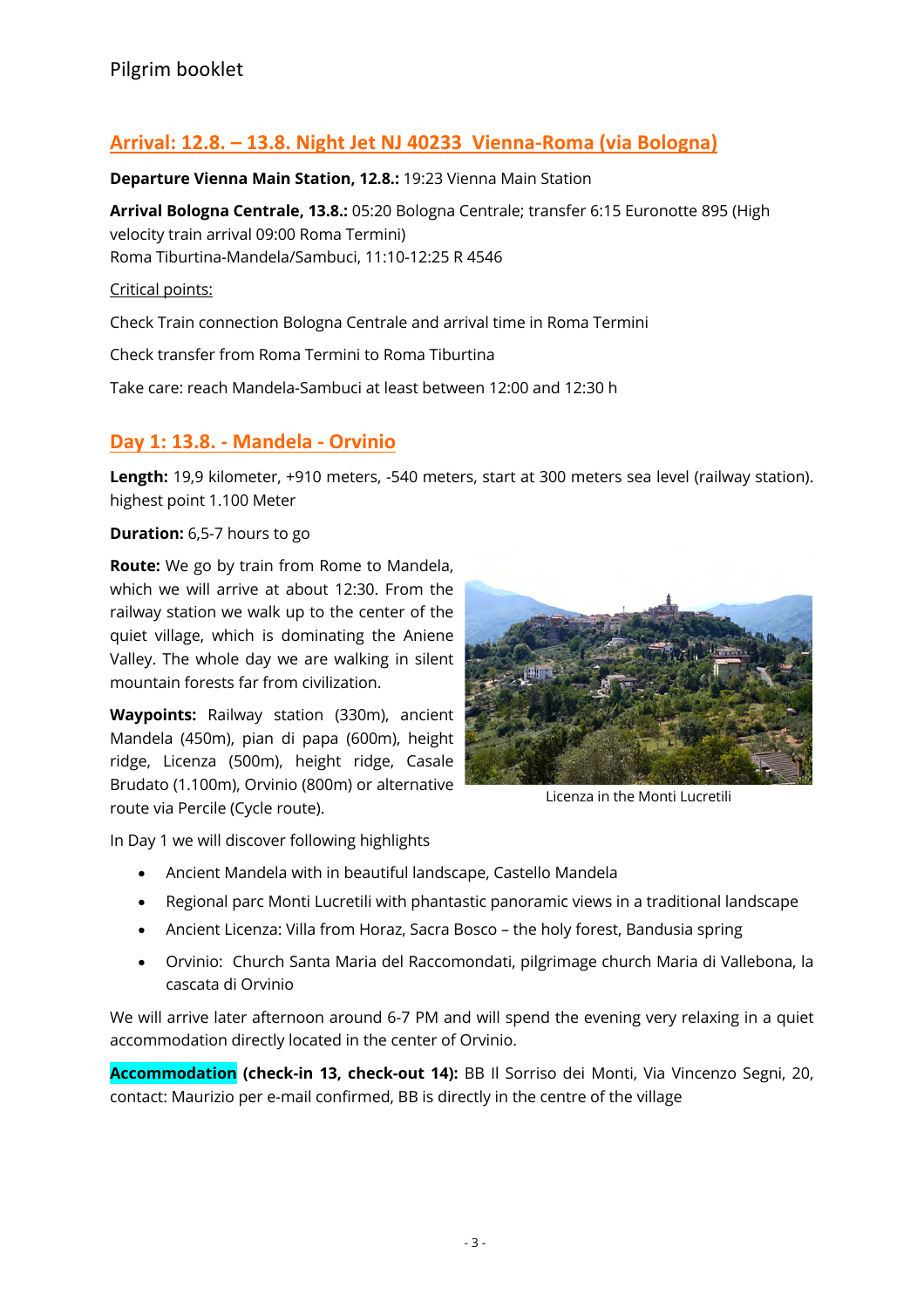# **Day 2: 14.8. Orvinio – Castel di Tora – Rocca Sinibaldi**

Length: part I (Orvinio-Castel di Tora): 16,2 kilometer, +560 meters, -790 meters, highest point 738 meter

part II (Castel di Toro-Rocca Sinibaldi): 14,4 kilometer: +250 meters, -280 meters

**Duration:** five to six hours to go first part I, five hours second part II

**Route:** Today we will walk two stages, it will be a very exhausting walking with about 30-31 kilometers; however, it will be an encouraging stage in exceptionally beautiful landscape, with a

breathtaking view on the lake Turano, with wonderful forests, dreamlike valleys, little-used foothpaths. Due to the long walking distance (10-11 hours) it is a must to start early in the morning.

There are two different ways to navigate around the lake. It is advisable to take the route over the bridge which leads directly in the old village Castel di Tora.



In Day 2 we will discover

- Santa Maria del Piano a former Benedict Abbey
- Delightful mountain village Pozzaglia Sabina
- Beautiful Lago del Turano
- Amazing City Castel di Tora in an exceptional beautiful place
- Medieval Castel di Tora located directly on the lake
- Rocca Sinibalda, a medieval village perched on a rock, dominated by a renaissance castle
- Colle Berardino, an agroturismo with many local food products (honey, oil, legumes, cereals etc.) in a breathtaking location

The second part of our pilgrimage day is an easy and scenic stage in midst of great nature, which rewards us towards the end with fantastic views of the lake Turano. In the evening we will spend the night in a local agroturismo in wonderful landscape, enjoying Italian local food and hospitality from Frederico and Alice.

#### **Accommodation (check-in 14, check-out 15):**

Colle Berardino (organic farm), per Whatsapp Frederico Porro, Alice Liguori, www.colleberardino.it, Località Pontorio 8 - Rocca Sinibalda (Rieti)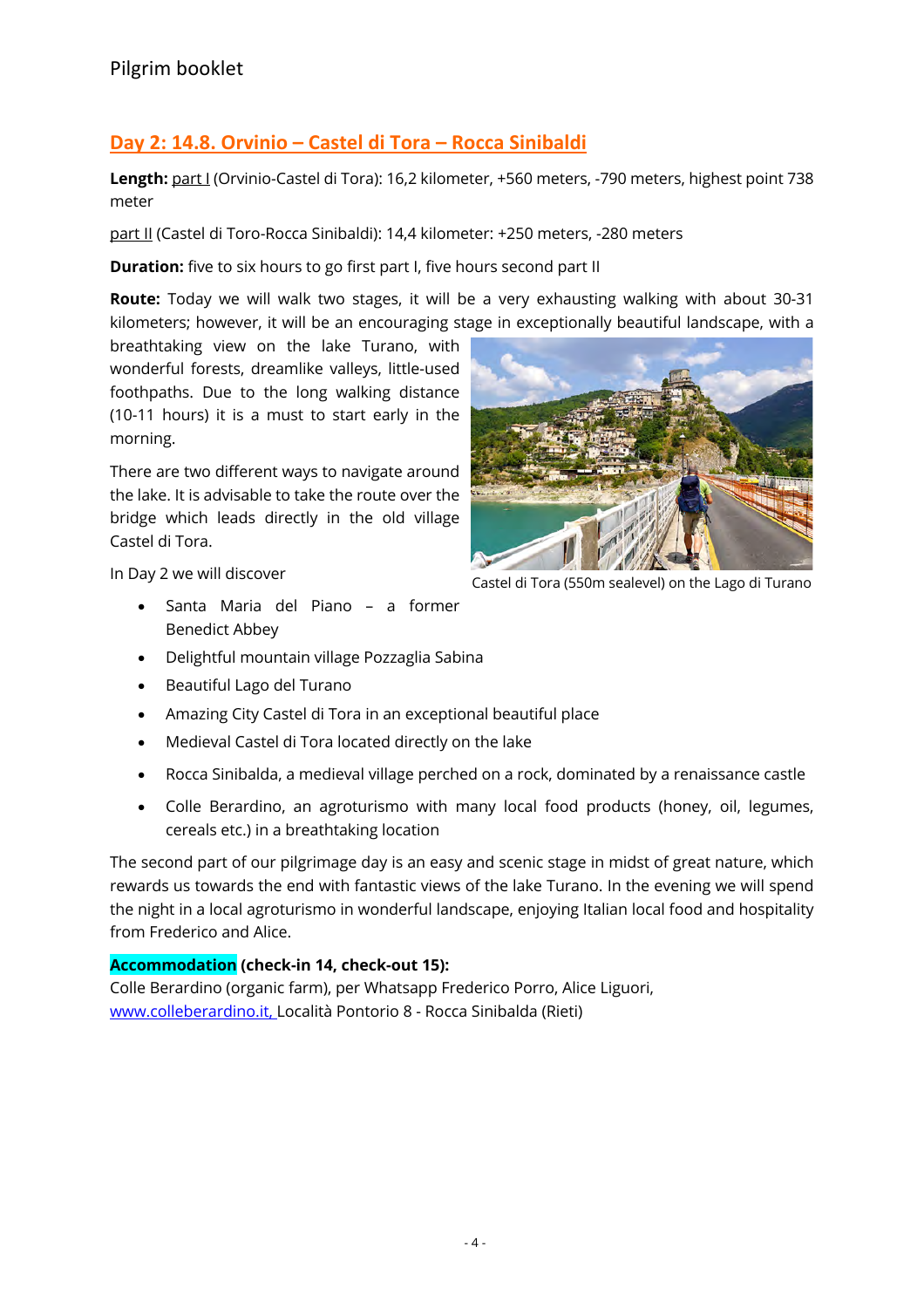# **Day 3: 15.8. Rocca Sinibalda - Rieti**

**Length:** 20,5 kilometer, + 190 meters, -350 meters, highest point 600 meter,

#### **Duration:** 6-7 hours

**Route:** An easy stage will await us on the third day. We will walk the whole day in a flat plain in midst of a green agricultural landscape. In the early afternoon we will arrive in Rieti, a regional capital, which is told to be the center of Italy. It is advisable to rest in the center and to buy food for the coming day.

In Day 3 we will enjoy

• Psychology of walking in a silent landscape



Villa Dell'Annunzata Forestra

- and experience spirituality of pilgrimage
- Belmonte in Sabina a small place in the mountains
- Valley Turano

We do not stay overnight in Rieti, as we are walking further three kilometers forward to Forestra and enjoy accommodation in an exceptional old villa.

Before we reach Forestra we will look for a food shop in Rieti to add reserves.

#### **Accommodation (check-in 15, check-out 16):**

Villa Dell'Annunzata Forestra, Via Forestra 26, Rieti

#### **Day 4: 16.8. Rieti – Poggio Bustone**

**Length:** 17,4 kilometer, + 630 meters, -220 meters,

#### **Duration:** 4 hours

**Route:** We start in our villa late morning. A short walking day will await us. Not very far we reach the Convento la Foresta, an amazing pilgrimage place between Cantalice and Rieti. About five kilometers further we will arrive on a slight hill the small impressive village Cantalice with its unique location. Very photogenic. Along of the edge of the forest we are silent walking to Poggio Bustone, crossing point with the Way of Frances, with the important sanctuary Poggio Bustone.

In Day 4 you will discover

- Convento la Foresta
- Mountain village Cantalice
- Pilgrimage Place Sanctuario Poggio Bustone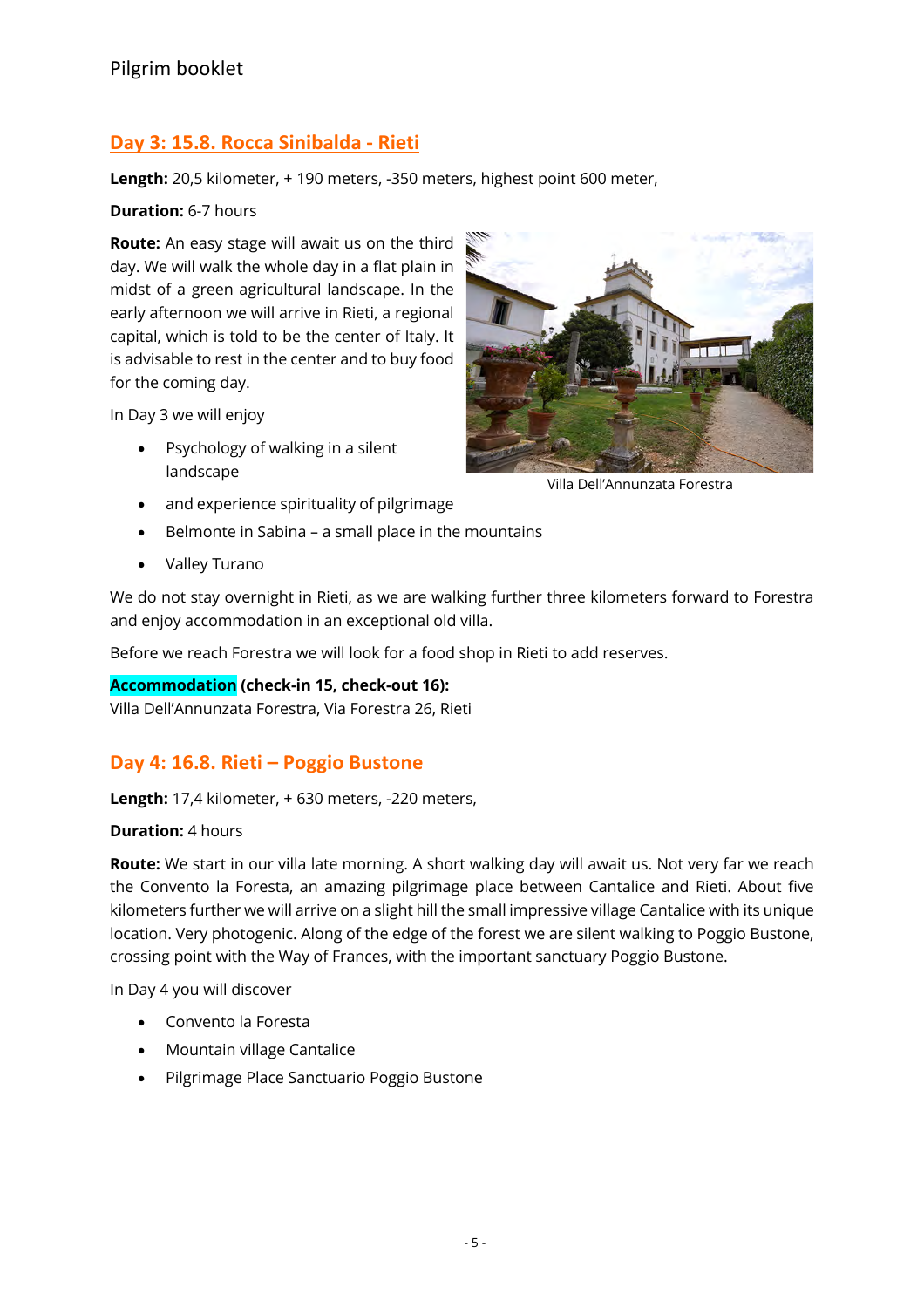We will enjoy the target Poggio Bustone, one of the most important pilgrimage place in middle Italy. It is advisable to use any time for reflection in the sanctuario. In the evening we will recover in our accommodation from the day and to prepare for the next day, which will be a hard climbing mountain day to reach Leonessa.

**Accommodation (check-in 16, 13:00-23:00, check-out 17, 09:00-11:30):** Casa San Giacomo (very close to the sanctuario)

#### **Day 5: 17.8. Poggio Bustone - Leonessa**

**Length:** 15,2 kilometer, + 730 meters, - 610 meters

**Duration:** 6 hours (mountain variant 8 hours)

**Route:** Today we will discover our mountainous section of our pilgrimage trail, called the mountain region Vallonina with vast forests.

We will start early in the morning with a visit in the sancturio Poggio Bustone for a morning prayer. The original route will follow the valley Petrinara, always uphill. When we reach



Vallonina

approximately 1,400 meters sea level we go straight forward to the Monti Versanello, bypass the Monte Castiglione (1.659 m) and walk to Terza Fossa and Seconda Fossa and climb up the **Monte Tilia,** (1.775 m). From the peak we already see Leonossa. Downhill descent with chair lift. EUR 7,-, 9.30-13:00; 14:30-16.30, reopened on 31 July 2021 (info Facebook).



**Map:** Leonessa to Poggio Bustone: red – alpine variant (16,1 km; +1.035 m, - 1.210 m); Cyan – original route (15,2 km; +610 m; -730 m)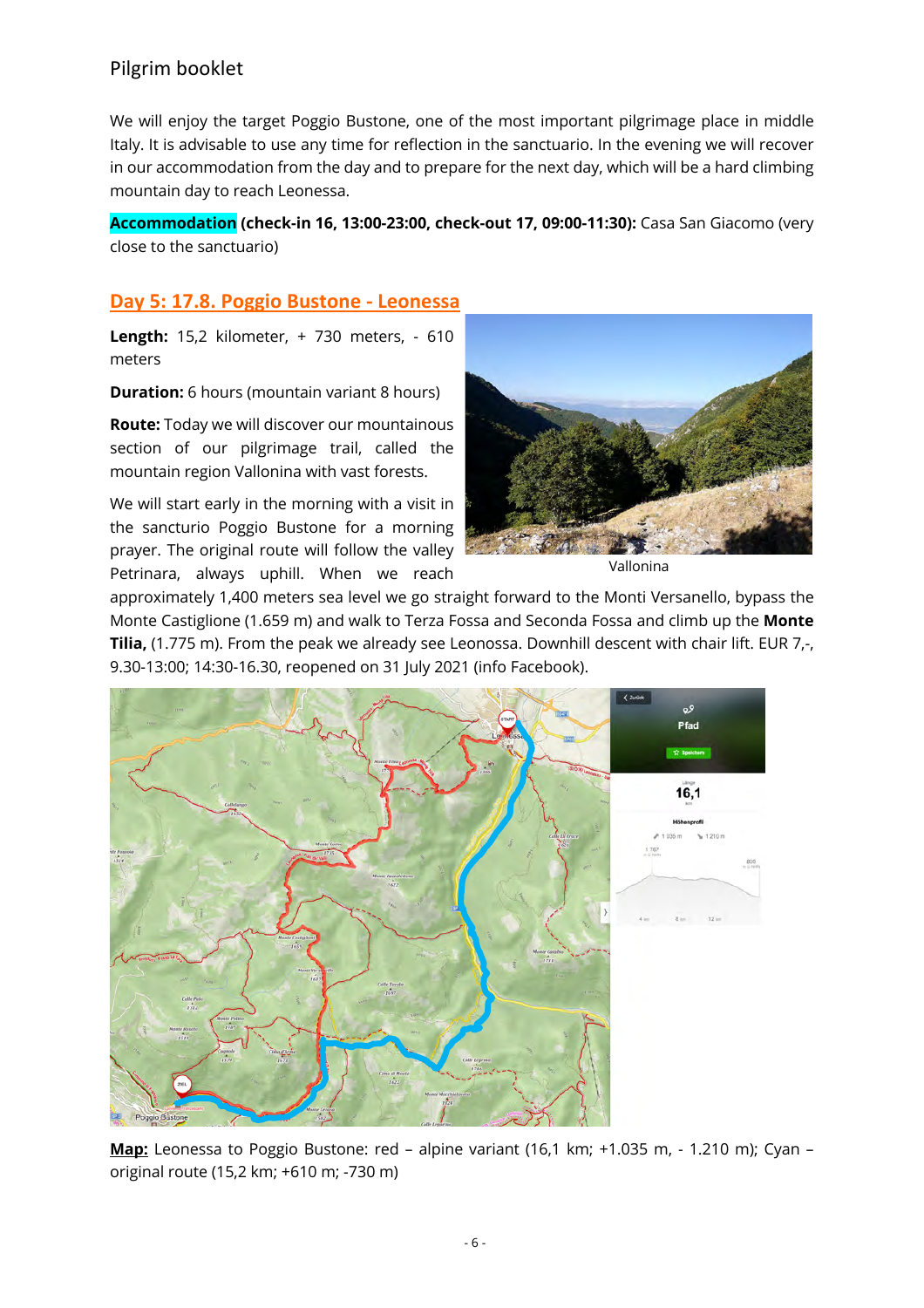In Day 5 you will enjoy

- Several mountains over 1.500 meter
- Monte Tilia, 1.775 meter (descent with the chairlift)
- Excellent panoramic views
- Fonte Petrinara
- City of Leonessa

Motivation: For us walking is one of the most natural forms of movement and recreation. There are many psychological benefits of walking.

**Accommodation (check-in 17, check-out 18):**

Leo hotel, including breakfast (collazione)

#### **Day 6: 18.8. Leonessa – Monteleone di Spoleto**

**Length:** 13,1 kilometer, + 160 meters, -200 meters

**Duration:** 4-5 hours

**Route:** After shard mountain climbing the day before we will have today a short and easy stage. We pass small villages and farms, cross beautiful pastures with cows and wild horses and enjoy the wonderful landscape and the view of the reatine mountains all the time. We don't sleep right in the center. We enjoy again a second time an agriturismo, called Colle del Capitano, a wonderful place outside from Monteleone di Spoleta. The Colle del Capitano is famous for the Biga, which was found here. A duplicate can be seen in a museum in Monteleone.

We should be aware that we have to walk a few kilometers further from Monteleone. It is again advisable to complete our food and drinks in the small village. Monteleone di Spoleto is a charming medieval village of rare beauty.

In Day 6 we will discover in Monteleone

- Biga chariot (6 Cent. BC), near the chiesa San Francesco, 10AM-1PM; 3PM-6PM
- Market Square and the Clock Tower of Monteleone
- Church of St. Antonio in Ruscio
- Villa Massi, a tiny settlement
- Hermitage Madonne della Stella in the north of Monteleone



Monteleone di Spoleto

• Plateau of Leonessa

**Accommodation (check-in 18, check-out 19):** Agriturismo Colle del Capitano, Piera per Whatsapp, five kilometers far from Monteleone, https://www.agriturismomonteleonedispoleto.it, cell. +39 328 365 6302, Telefono Agriturismo: 0743/70277; info@colledelcapitano.com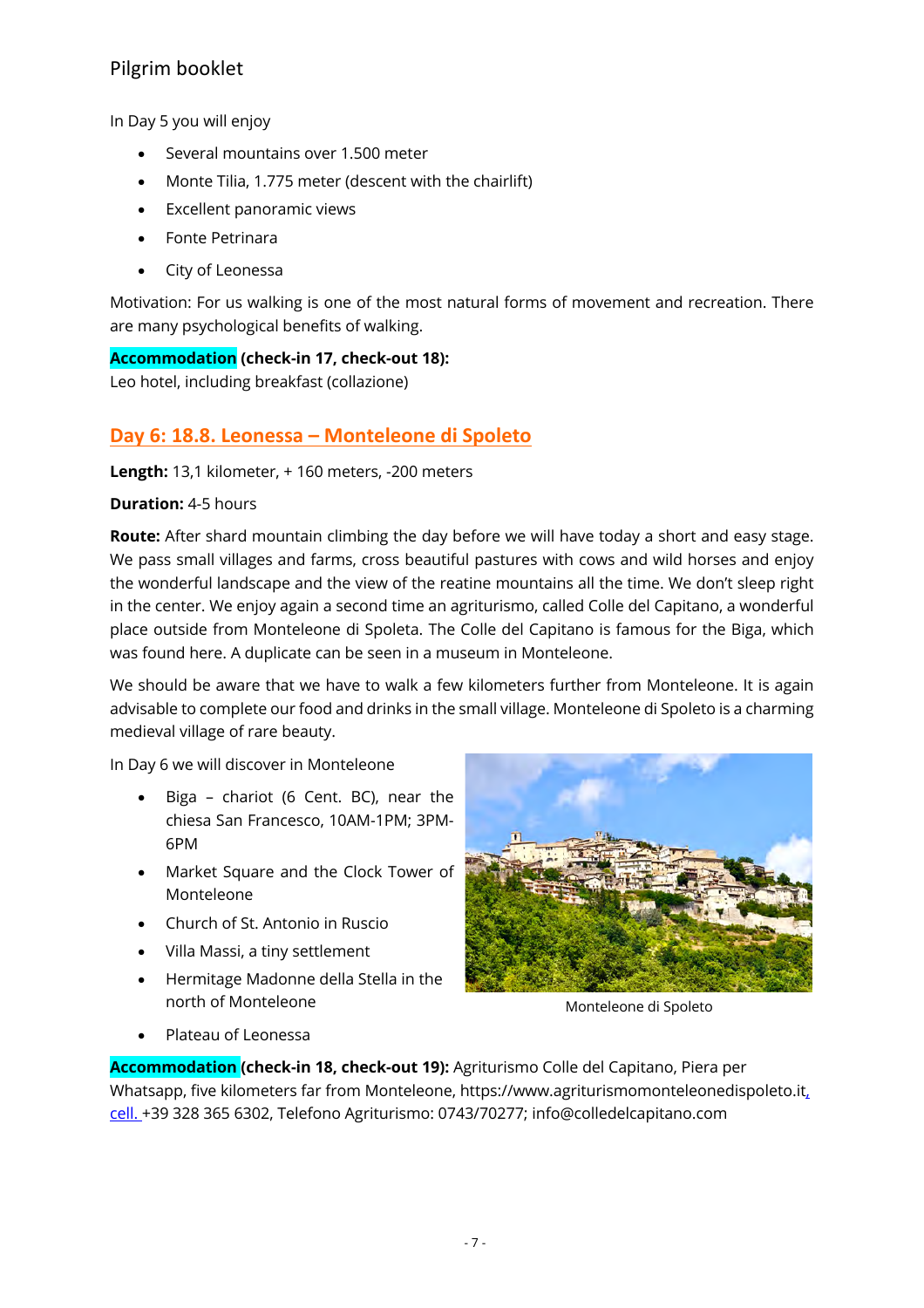#### **Day 7: 19.8. Monteleone - Cascia**

**Length:** 17,9 kilometer, +180 meters, -460 meters

#### **Duration:** 4,5 – 6 hours

**Route:** We will have an easy day in a wonderful landscape and following the Sentiero di Santa Rita, a beautiful part of the rock hewn path through wooded area. Our target is Cascia, the central capital in Valnerina, and an important place of spirituality and pilgrimage.

In Day 7 we will discover in Cascia

- Rita Saints (patron) of Housewives
- Basilica di Santa Rita



Cascia in the Valnerina valley

- Capanne di Roccaporena, place of birth of Saint Rita 5,5 km outside Cascia (directly located on the pilgrim path)
- Agriturismo Colle del Capitano: 1902 the famous chariot from the  $6<sup>th</sup>$  century was found here.

After a relaxing day we will arrive Casica, the last village before arriving our target Norcia.

#### **Accommodation (check-in 19, check-out 20):**

Hotel delle Rose, Via Fasce 2, Cascia

#### **Day 8: Friday, 20.8. Cascia - Norcia**

**Length:** 17,7 kilometer, + 420 meters, -480 meters

**Duration:** 5 hours

**Route:** a refreshing day will await us the last walking day. Our final pilgrimage stage with target Norcia, a beautiful place in Umbria, embedded in the Sybillian mountains. Norcia suffered a big earth quake a few years ago, the damages are still visible.

In Day 8 we will discover

- Basilica di San Benedetto,  $12<sup>th</sup>$  century
- Piazza San Benedetto
- Cattedrale Santa Maria Argentea

We will spend the full afternoon in Norcia before leaving next day to Roma.

#### **Accommodation (check-in 20, check-out 21):**

Affitacamere Il Tiro a Segno, 17 Via XX Settembre, Norcia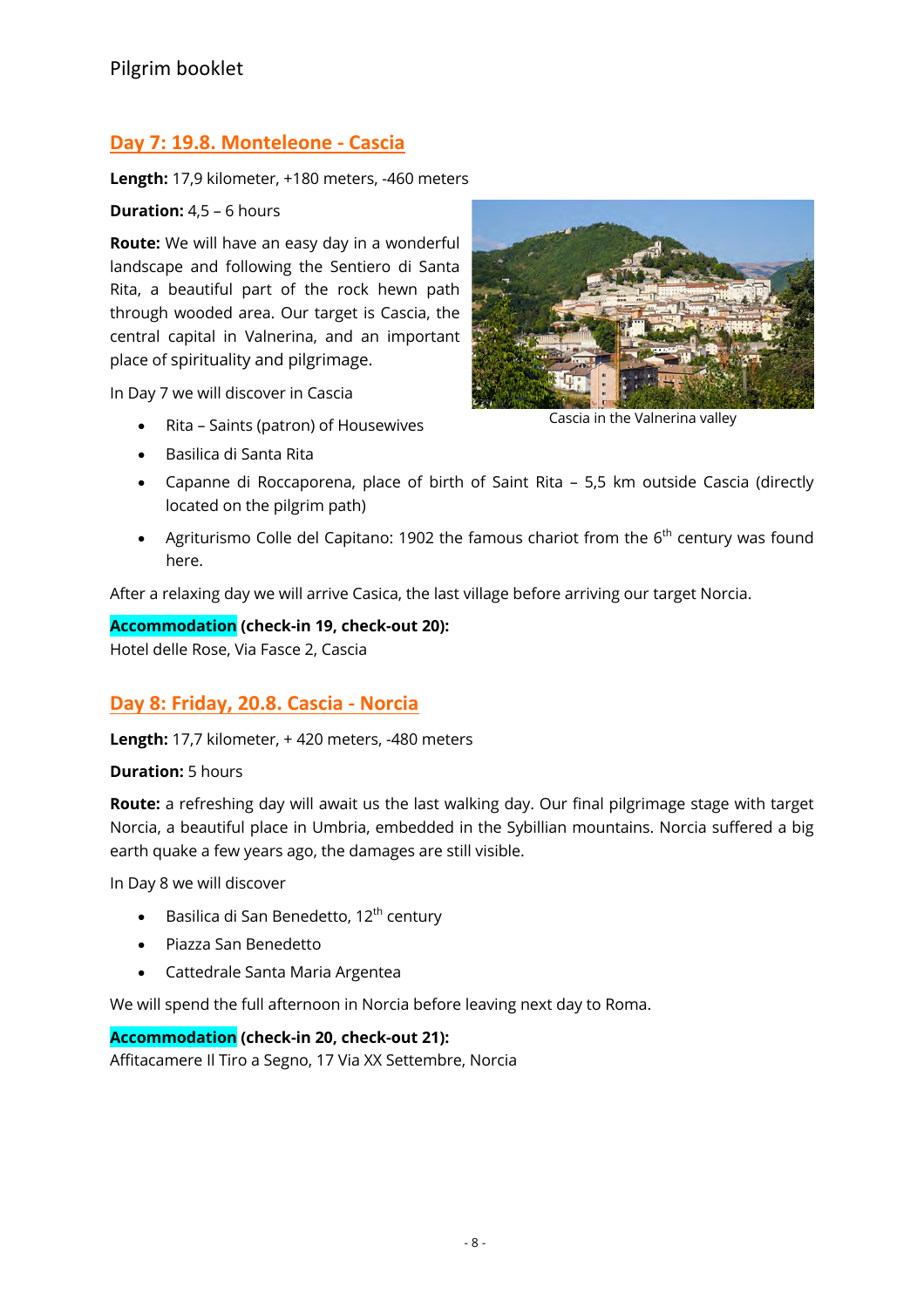# **Departure: Saturday 21.8. Norcia-Roma-Bologna, Night Jet NJ 40294 Roma-Vienna (via Bologna Centrale)**

**Departure Norcia-Spoleto, 21.8.:** Autobus Norcia-Spoleto Feriale: 07:00-07:51, 11:30-12:25

**Departure Spoleto-Roma Termini, 21.8.** Spoleto-Roma Termini: 9:42-10:57 (Frecciabianca 8851); 11:26-13:00 (RV4153); 12:14-13:55 (RV4725); 13:59-15:35 (Intercity 35585); 15:02-16:43 (RV 4731)

**Departure Roma Termini-Bologna Centrale, 21.8.** all Frecciarossa; 18:10-20:33; 18:50-20:53, 19:15-21:33; 19:35-21:58; preferably using Euronotte 894 20:00-22:45 (Bologna Centrale)

**Departure Bologna Centrale-Hauptbahnhof Wien, 21.8.** Euronight 23:02-08:52 (arrival Vienna Sunday 22.8.)

# **Necessary equipment**

The backpack size should be chosen according to the length of the tour (guideline: a backpack of approx. 40lt). The total weight of the backpack should not exceed 12 kilograms (point of reference: 10 % of bodyweight plus food and water).

The light things should be placed in the bottom of the backpack, the heavy things at the top.

A rucksack with a lengthwise zipper is recommended. Watertight pouches of various sizes for food/clothes/documents are useful.

If you are on the road for a long time, it is useful to divide your equipment into small plastic packs, so that it is not soaked through by rain and wetness.

If something is missing, we can get it on the way / buy it in local shops.

The necessary basic equipment includes

- Appropriate clothing
- Trekking shoes
- Sanitary products
- Weather protection
- Technical aids (trekking poles, map, mobile phone)
- Financial resources and personal documents
- First aid kit and personal medication